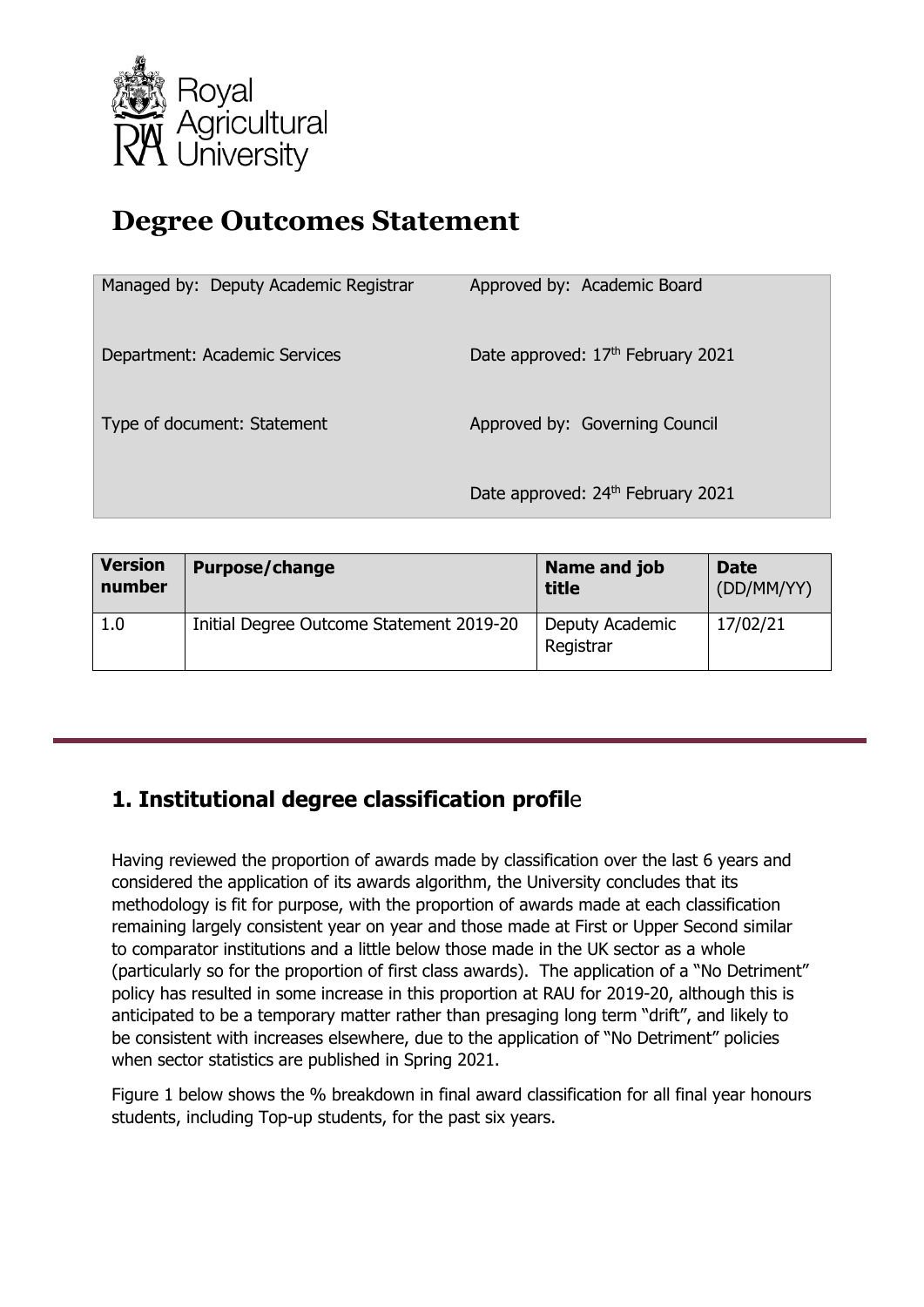



Between 2014-15 and 2018-19 the proportion of BSc awards made at first or upper second class honours thus remained little changed at 67-69%. Last year this rose to 75%, including a 5% increase in Firsts and a 6% reduction in 2:2 awards.

Whilst the latest changes do not, in themselves, relate to sustained grade drift, this phenomenon may result from the application of the RAU No Detriment policy for final awards, whereby students were awarded the higher grade outcome of overall end of year results where examination assessments (which do tend to result in slightly lower marks than coursework) had been replaced with alternative coursework-based assessments; or results as of the 20th March 2020 which would have been based on only partial completion of modules during Semester 2 and would also not have included marks for dissertations which again often impact on a students' final grade as a result of their weighting in the final assessment.

However, the exceptional nature of the 2019-20 academic year and changes to assessments means any trend analysis has to be considered with caution, as results will have been skewed as a result of the enforced changes compared to previous years.

Figure 2a compares the percentage of honours awards in any subject made at 1st or upper second (the "Good Degrees" KPI) at RAU, with the UK HE sector overall and the average across three comparator HEIS: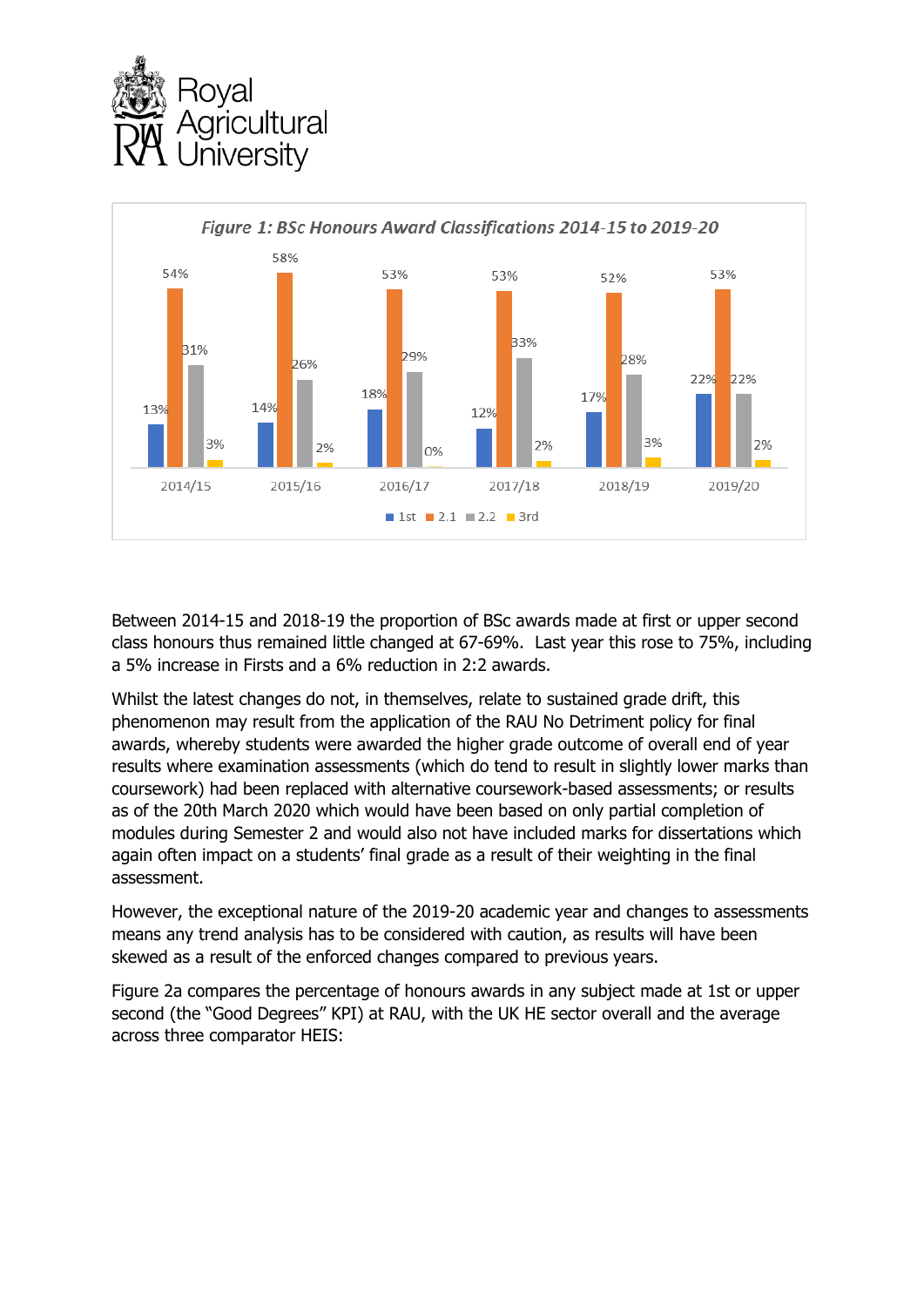



indicating that University classification percentages are broadly similar to elsewhere, falling midway between our comparator HEIs and the sector as a whole, although rising a little in 2018-19 and noting that our 2019-20 result would place us above the sector average, unless

the latter shows a similar uplift as a potential result of the application of no detriment policy, including the removal of semester 2 written exams, which typically result in slightly lower marks than coursework, particularly for the relatively high proportion of dyslexic students at the RAU; (as anticipated when 2019-20 sector statistics are published next Spring). Figure 2b repeats the above but just for subjects taught at RAU:



Source: 2019/20 internal, otherwise HEIDI+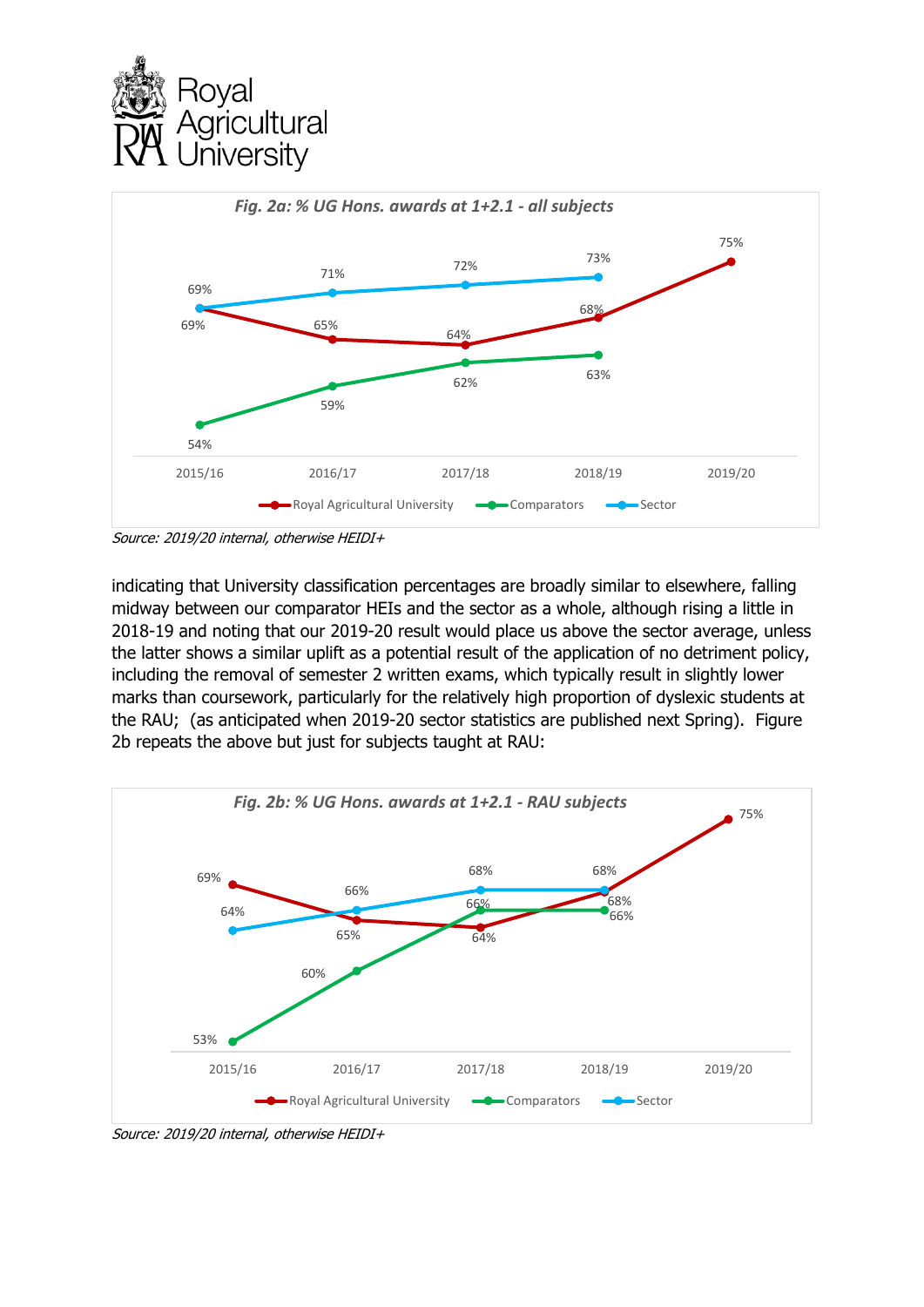

indicating that, historically, the proportion of "Good Degrees" awarded at RAU was very closely aligned, both with comparator HEIs and the overall UK sector within our disciplines, but that in 2019-20 the percentage awarded at RAU has pulled considerably ahead of the sector showing in previous years, but may not prove to be an outlier once sector 2019-20 results are published in Spring 2020.

Figure 3a compares the percentage of RAU honours awards, in any subject, made at 1st class only vs. the sector and comparator HEIs:



Source: 2019/20 internal, otherwise HEIDI+

indicating that the University is closely aligned with comparable HEIs, but still awards noticeably fewer hons degrees at 1st class than the UK HE sector overall, even with some uplift as a potential consequence of no detriment.



Figure 3b repeats the above but just for subjects taught at RAU:

Source: 2019/20 internal, otherwise HEIDI+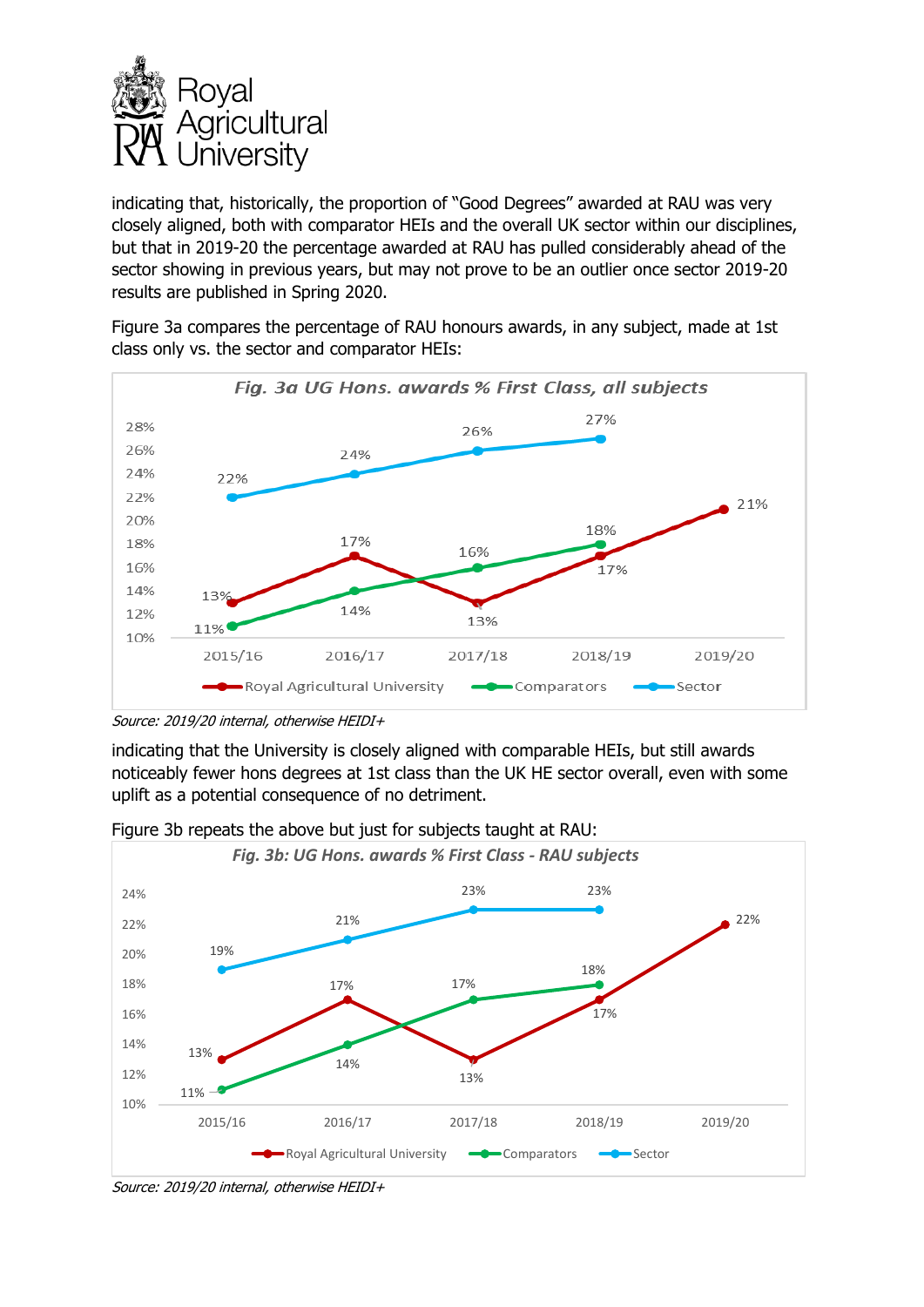![](_page_4_Picture_0.jpeg)

again showing RAU's close alignment with comparator HEIS, but that the proportion of Firsts awarded is closer yet still some way below that in the wider sector within our disciplines, pending publication of 2019-20 sector results.

## **2. Assessment and marking practices**

All RAU programmes are developed and validated (and subject to periodic re-validation) with reference to key external reference points including the Framework for Higher Education Qualifications (FHEQ), QAA subject benchmark statements, and where required, relevant Professional, Statutory and Regulatory Bodies (PSRB) criteria. The process of validation (and re-validation) involves the close scrutiny of programme and module level Intended Learning Outcomes (ILO's) to ensure alignment with the proposed module assessment strategy, ensuring students are able to fully demonstrate achievement of the ILO's.

As part of the programme development and validation process, appropriate external expertise is provided through the appointment of independent external subject specialists and industry practitioners, both to the development team and for the Validation and Review Board (VRB) itself. In addition, External Examiners (EE's), appointed to oversee every programme, will review draft examination papers, comment on assessment briefs and review marked assessments. As full members of programme examination boards, EE's also confirm that University policies and regulations have been applied correctly and equitably, and that academic standards and awards are secure, in line with national expectations, and comparable with other institutions with which they are familiar.

University-wide marking criteria, comprising descriptors of expectations for key academic attributes of assessments and their associated marking bands are approved for use at levels 4, 5, 6 and 7. These ensure comparability of standards across all taught programmes, and are used by individual module leaders to create assessment-specific requirements where required which are then shared with students as part of individual assessment briefs.

### **3. Academic governance**

Authority and responsibility for academic quality assurance and thus for the standard and value of awards, rests with the University's Academic Board, chaired by the Vice-Chancellor. Academic Board is supported by two key operational sub-committees for quality assurance, these being Academic Quality and Standards Committee (AQSC) and the University Examinations Committee (UEC). Academic Board reports regularly to Governing Council, including an annual academic assurance report, thus enabling Council to fully discharge its responsibility for institutional assurance to the Office for Students (OfS) that the University continues to meet the conditions of Registration B1-B5.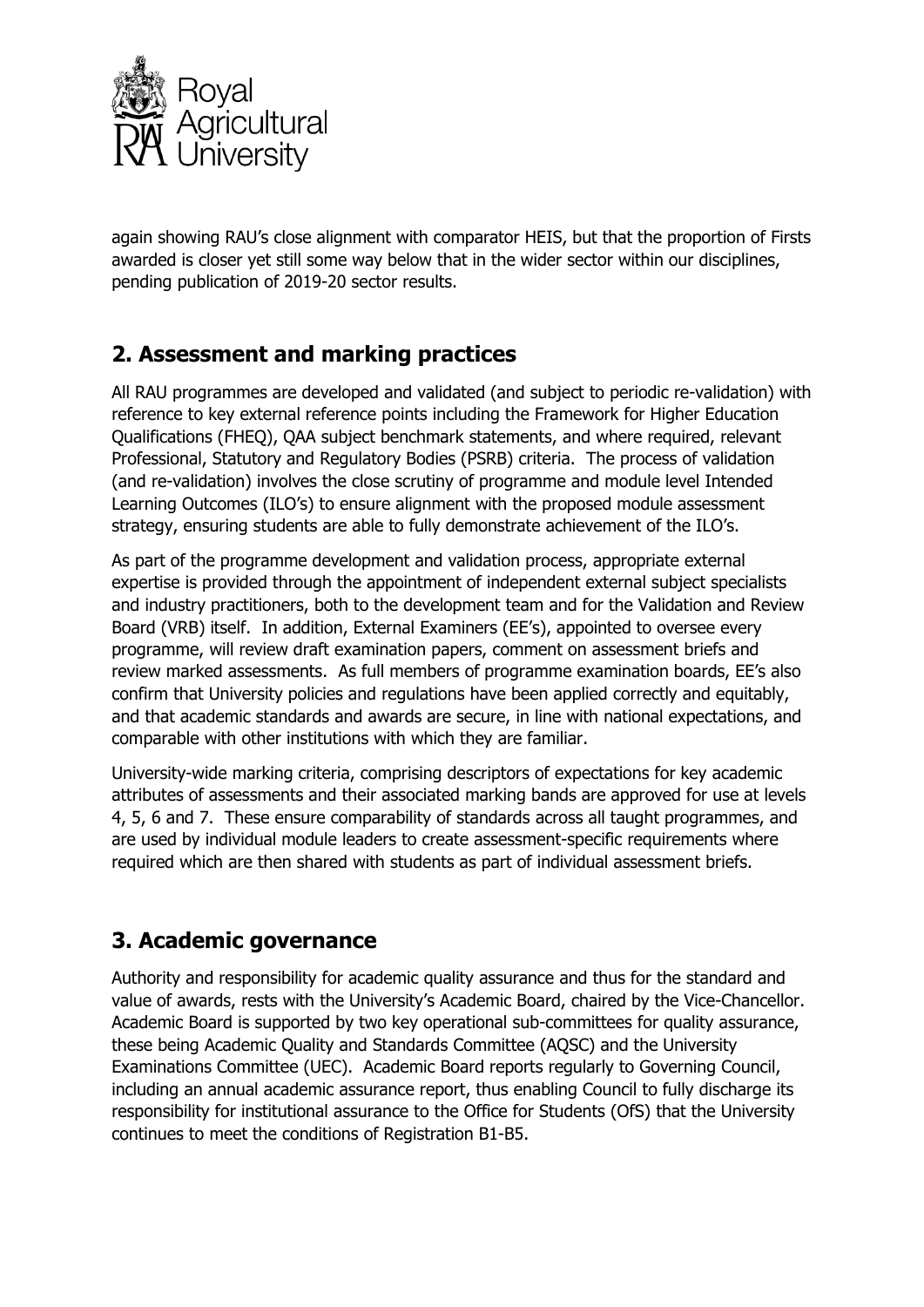![](_page_5_Picture_0.jpeg)

The Academic Quality and Standards Committee (AQSC) develops and manages the processes for assurance of the quality of the University's programmes, the standards and values of its awards and the enhancement of the student academic experience. This is implemented via processes for programme validation, periodic review and annual monitoring; oversight of curriculum review and associated teaching, learning and assessment practices in line with sector-wide best practice. New programme proposals and periodic programme reviews are undertaken by a Validation and Review Board (VRB), reporting to AQSC, and tasked with ensuring that academic programmes meet the expectations of the University in terms of structure, are set and assessed at the appropriate academic level and will provide a high quality student experience leading to meaningful graduate outcomes. Programmes may be validated for a period of up to 6 years unless the programme is delivered by Collaborative Partners where the period of validation is normally no longer than 3 years.

Annual monitoring of all programmes includes reviewing of student feedback at module, programme and national level, review of External Examiner feedback and other inputs such as from School Industry Advisory Panels or PSRB's as appropriate. Statistics on the student lifecycle from admission though to awards classification and graduate destinations are considered longitudinally and benchmarked against the sector. The outcome of this being an annual report and Quality Improvement Plan (QIP), and which is considered by AQSC, enabling periodic enhancements to modules and programmes to be approved within a validation cycle. Annual reports and QIPs are produced, and delivery monitored, by Programme and in summary at Partner and University level.

The University Examinations Committee (UEC) receives the recommendations of Programme Examination Boards (PEB's), held for both Schools of the University and for Collaborative Partner (CP) Institutions. Each PEB is attended by at least one External Examiner, and is responsible for ensuring that marks for all examinations and assessments are correctly recorded on the student record system, and makes decisions on individual students as to their progression and award status in line with approved academic assessment regulations which are then recommended to the UEC for ratification. Prior to the PEB's, Module Boards, held within each School or CP, ensure that marks are recorded for each student and that moderation of assessments has taken place in accordance with the Regulations.

The UEC is charged with the authority to ratify student results, progression and award decisions made by individual PEB's prior to publication to students. The UEC is attended by an Institutional External Examiner who ensures that any changes to previous PEB decisions are made in line with published regulations and are consistent for all awards of the University, including Collaborative Partners.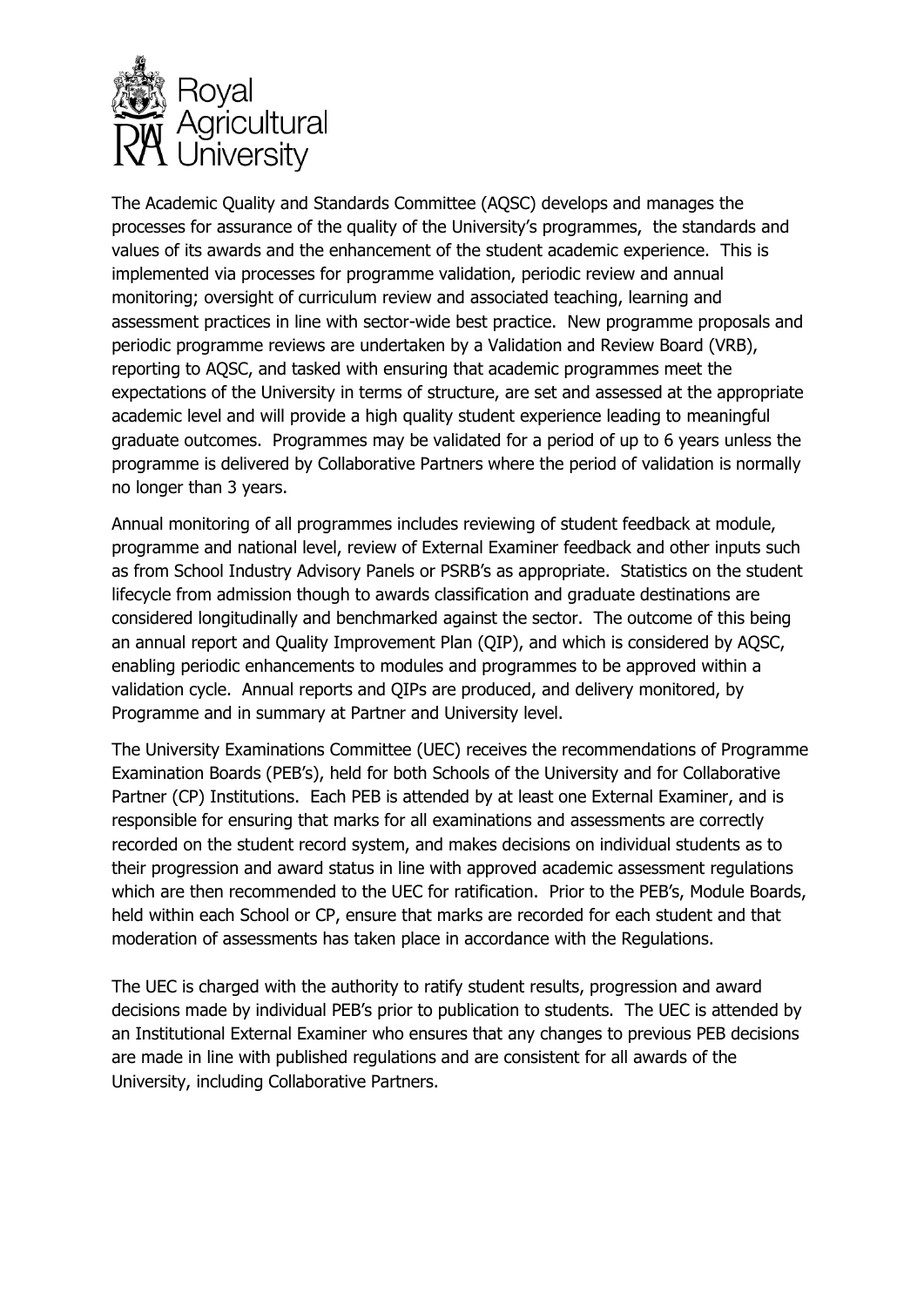![](_page_6_Picture_0.jpeg)

## **4. Classification algorithms**

The RAU uses a common degree classification algorithm for its BSc Honours Degrees, with students required to achieve 120 credits at levels 4, 5 and 6. Final awards are determined based on a weighted average of 30% for Level 5 modules plus 70% of Level 6 modules.

For BSc Honours Top-up programmes, final awards based only on the average of 120 level 6 credits.

Awards will then be graded as follows:

- First Class Honours: 70% or above
- Second Class Honours upper division: 60% to 69%
- Second Class Honours lower division: 50% to 59%
- Third Class Honours: 40% to 49%
- $\bullet$  Fail 0% to 39%

Where a student's final award average is within 2% of a higher grade boundary, then a Dominant Quality uplift will be applied where a minimum of 75 credits of the final Level 6 module results are within the higher grade, and no module score is more than two classes below the dominant grade.

As a result of the Covid-19 restrictions, and the rapid move to on-line teaching from March 2020, a 'No Detriment' calculation was approved to ensure students were not disadvantaged as a result of the move to on-line delivery and the associated difficulties and additional pressures of remote working and a lack of access to the usual resources required for effective learning. Additionally, examinations for semester 2 modules were removed and replaced with alternative assessments which could be completed at a distance.

The No Detriment calculation had the following features for BSc Honours final year students:

- (a) Final awards were determined based on either the normal end of year outcomes or on the average of work completed prior to the 20th March 2020 when teaching moved online, and then adopting the normal algorithm for degree classifications, and
- (b) Dominant quality considerations for awards determined using the no detriment calculation methodology were based on the achievement of 50% or more credits in the higher classification.

The impact of the no detriment policy on final undergraduate classifications for the year can be seen in Table 1 below.

| <b>Award Level</b>                | <b>Total Awards</b> | No. awards based $\frac{1}{6}$ No | <b>Detriment</b> |
|-----------------------------------|---------------------|-----------------------------------|------------------|
|                                   | <b>Made</b>         | on No Detriment                   | awards           |
| <b>RAU BSc Honours</b><br>Degrees | 293                 | 24                                | 8.2%             |

*Table 1: Impact of No Detriment calculation on overall undergraduate awards for 2019-20*